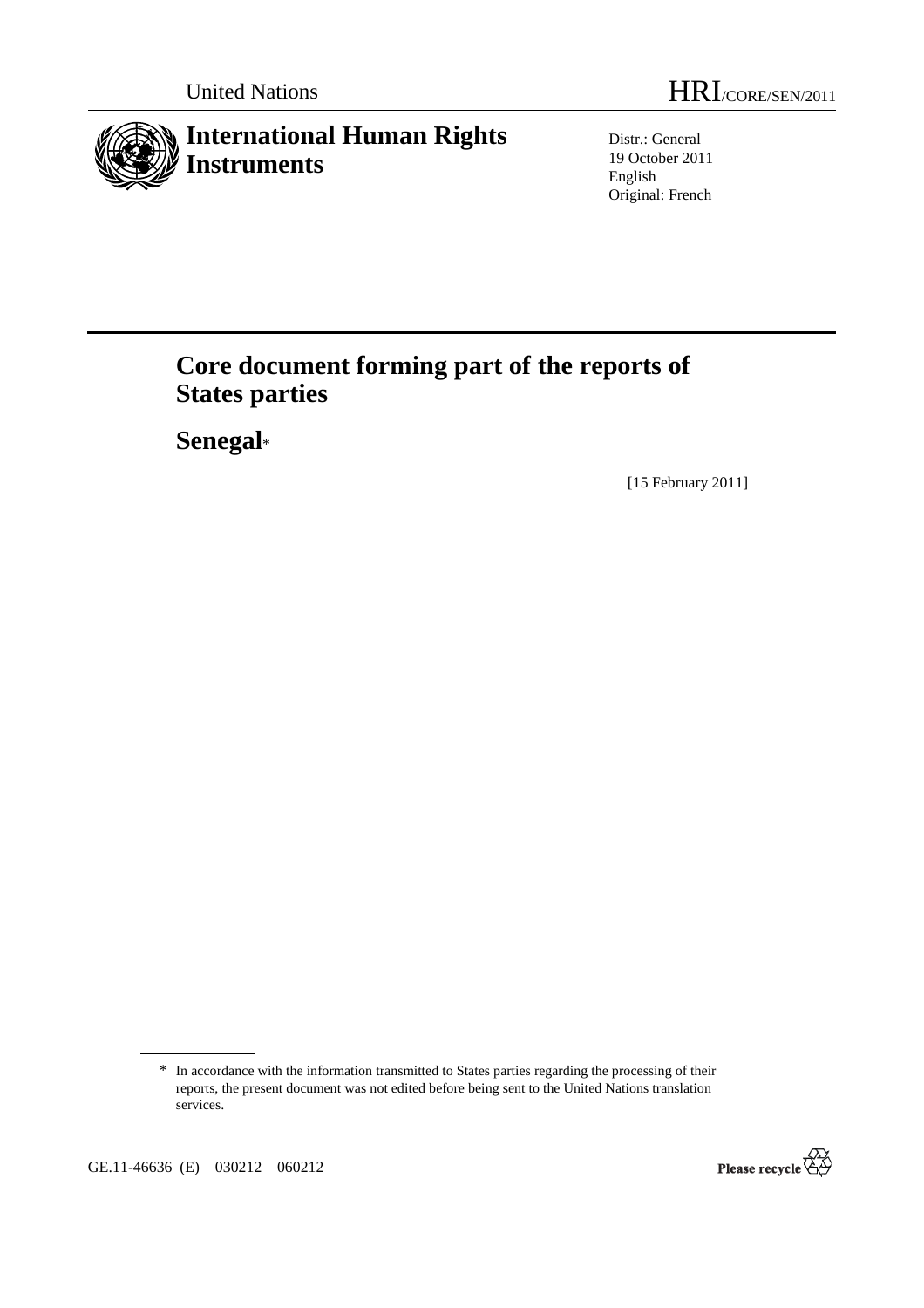# Contents

|    |                                                                               | Paragraphs | Page |
|----|-------------------------------------------------------------------------------|------------|------|
| I. |                                                                               | $1 - 28$   | 3    |
|    | А.                                                                            | $1 - 21$   | 3    |
|    | Β.                                                                            | $22 - 28$  | 6    |
| П. |                                                                               | $29 - 52$  | 7    |
|    | Acceptance of international human rights norms at the national level<br>А.    | $29 - 33$  | 7    |
|    | Legal framework for the protection and promotion of human rights<br><b>B.</b> | $34 - 48$  | 9    |
|    | Reporting process for the promotion of human rights at national level         | $49 - 52$  | 11   |
| Ш. |                                                                               | $53 - 78$  | 11   |
|    | А.                                                                            | $53 - 60$  | 11   |
|    | В.                                                                            | $61 - 72$  | 12   |
|    |                                                                               | $73 - 78$  | 13   |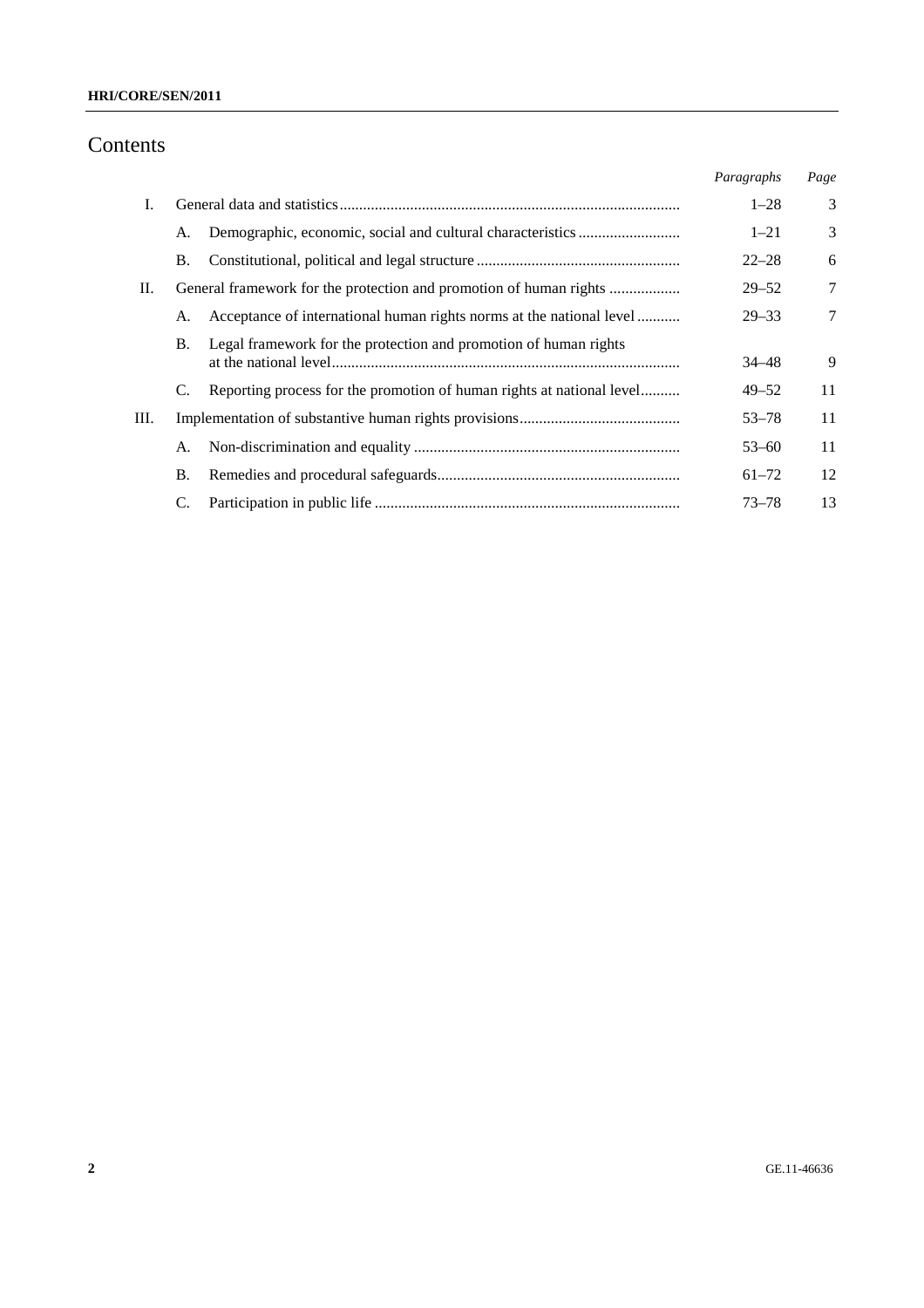# **I. General data and statistics**

#### **A. Demographic, economic, social and cultural characteristics**

1. Senegal is situated in the westernmost part of the African continent on the Atlantic Ocean, where Europe, Africa and the Americas converge and at the crossroads of major air and shipping routes. Covering an area of approximately  $196,722 \text{ km}^2$ , it is bounded to the north by Mauritania, to the east by Mali, to the south by Guinea and Guinea-Bissau, and to the west by the Gambia and an Atlantic coastline of over 500 km. Dakar, the capital, with an area of 550  $\text{km}^2$ , is a peninsula in the far west of the country. The climate is of the Sudano-Sahelian type, characterized by a dry season from November to May and a rainy season from June to October.

2. According to the most recent estimates (based on the 2002 general population census), Senegal has some 11.4 million inhabitants, with an average annual population growth rate of 2.6 per cent and an average population density of 48 inhabitants per  $\text{km}^2$ .

3. This average figure belies the unequal distribution of the population, the underpopulated eastern part of the country (1 to 5 inhabitants per  $km<sup>2</sup>$ ) contrasting with the high concentration in the coastal region (density in the Dakar region exceeds 4,000 inhabitants per  $km<sup>2</sup>$ ). More than 25 per cent of the population is concentrated in the Dakar region. The other densely populated area is in the centre of the country, in the regions of Fatick, Kaffrine and Kaolack, the "groundnut basin", with more than 35 per cent of the population. The east of the country is very sparsely populated.

4. Women account for 52 per cent of the population. Foreigners account for approximately 2 per cent. Foreigners live mainly in the capital, Dakar, and work in the business, industry and service sectors, and in international organizations. The religions practised are Islam (94 per cent), Christianity (5 per cent) and animism (1 per cent).

5. An analysis of the age structure reveals a young population: the average age is 22, and 42.7 per cent of the population are under 15. The potentially active population (15 to 64 years) constitute 53.8 per cent of the total and elderly persons (65 years and above) 3.6 per cent. The population of school age (ages 7 to 12) represent 17 per cent of total inhabitants, two thirds of whom live in rural areas.

6. The Senegalese population is also very diverse ethnically. Senegal has about 20 ethnic groups, in which the Wolof (43 per cent of the population), the Pular (24 per cent) and the Serer (15 per cent) predominate. The other groups consist of communities living in the southern areas of the country, particularly in the unspoilt region of Casamance. The Diola constitute the largest such community. The Mandingo and Bambara are small communities in the outlying regions close to Mali or Guinea. Other ethnic minorities live in the mountains of the south-east; for example the Bassari live in the foothills of Fouta-Diallon.<sup>1</sup>

7. This ethnic diversity is accompanied by a cultural vitality nurtured by age-old traditions particular to each group. Since the country acceded to sovereignty, the Government has had a policy of promoting authentic and life-affirming traditional cultures and national languages, as well as the country's official language, French. Inter-ethnic

<sup>&</sup>lt;sup>1</sup> *Source:* Ministry of the Economy and Finance, National Statistics and Demography Agency (ANSD), *Situation économique et sociale du Sénégal*, 2006 edition.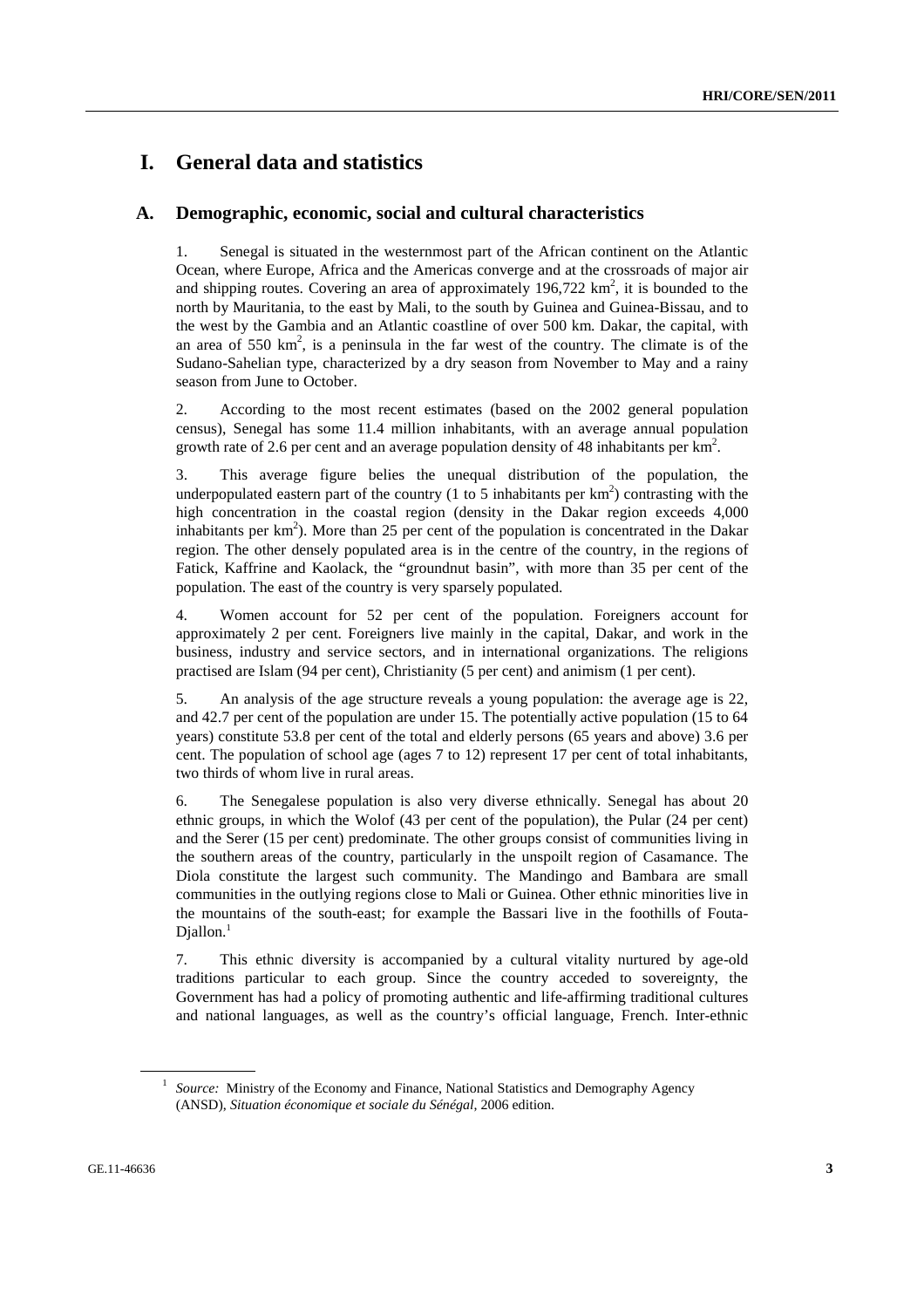marriages, peaceful coexistence of religious communities and the tradition of friendly banter are all values that ensure the cohesion of the Senegalese nation.

8. Administratively, Senegal has 14 regions and 45 departments. In 2008, after the creation of the eleventh region (Matam), the former departments of Kédougou, Kaffrine and Sédhiou became regions. The departments (administrative units of a region) are subdivided into districts.

9. The Local Authorities Code (Act No. 96-06 of 22 March 1996 – the basic statutory text) gave greater autonomy to decentralized bodies by transferring considerable powers to local elected representatives. The regions have become decentralized administrative units governed by a president and elected regional councillors. Large towns are subdivided into boroughs (*communes d'arrondissements*) (43 in total, 19 of which are in Dakar). Smaller towns comprise municipalities (*communes*), of which there are 150 in all. The boroughs and municipalities are governed by a mayor and elected municipal councillors. In rural areas, the decentralized units are called "rural communities" (*communautés rurales*) (340 in all), which are governed by a president and rural councillors, all elected locally.<sup>2</sup>

10. With regard to the economy, in 2004, according to independent sources, the gross national product (GNP) stood at US\$ 7.2 billion, giving an average per capita income of \$700. Following an ambitious structural reform programme launched in 1994, the Senegalese economy entered a phase of strong growth (5 per cent annual growth in GNP for the period 1995–2006), based since the early 2000s on construction, trade, transport and telecommunications. While the programme has resulted in improved public finance and monetary stability, it has not reduced poverty in any meaningful way (more than half of all Senegalese live below the poverty line) or reduced unemployment, which affects 40 to 50 per cent of the population, particularly young people.<sup>3</sup>

11. In the face of an economic policy dependent on agricultural production, President Abdoulaye Wade launched, in 2005, a national "Accelerated Growth Strategy" designed to elevate the country to the rank of emerging nation, with particular emphasis on the modernization of agriculture and development of the food-processing industry. The Return to Agriculture (REVA) plan encouraging young people, and particularly expatriates and victims of clandestine migration, to develop agricultural projects, and the Great Offensive for Agriculture, Food and Abundance (GOANA), launched in 2008 in response to the food crisis, demonstrate the political will of the State to make agriculture an important lever of economic and social development. The estimated State budget for 2009 is 1,800 billion CFA francs.

12. There has been considerable development of the tertiary sector (tourism, teleservices), the textile and clothing industry, and the seafood sector. Some major projects have been launched to remedy the shortage of infrastructure that is impeding national development (construction of modern road infrastructure in Dakar and the interior, new international airport at Ndiass, motorway between Dakar and Thiès to relieve congestion in Dakar, project for the construction of an ore-handling port at Bargny, modernization of the rail network, iron mining in eastern Senegal, phosphate mining in Matam, etc.).

13. Good results have also been achieved in priority sectors for sustainable human development.

14. The resources allocated to education (from pre-primary to higher education) rose from 35 per cent in 2003 to 37 per cent in 2004 and 40 per cent in 2005. According to the

<sup>&</sup>lt;sup>2</sup> Ministry of the Interior.

<sup>&</sup>lt;sup>3</sup> International Monetary Fund (IMF) data.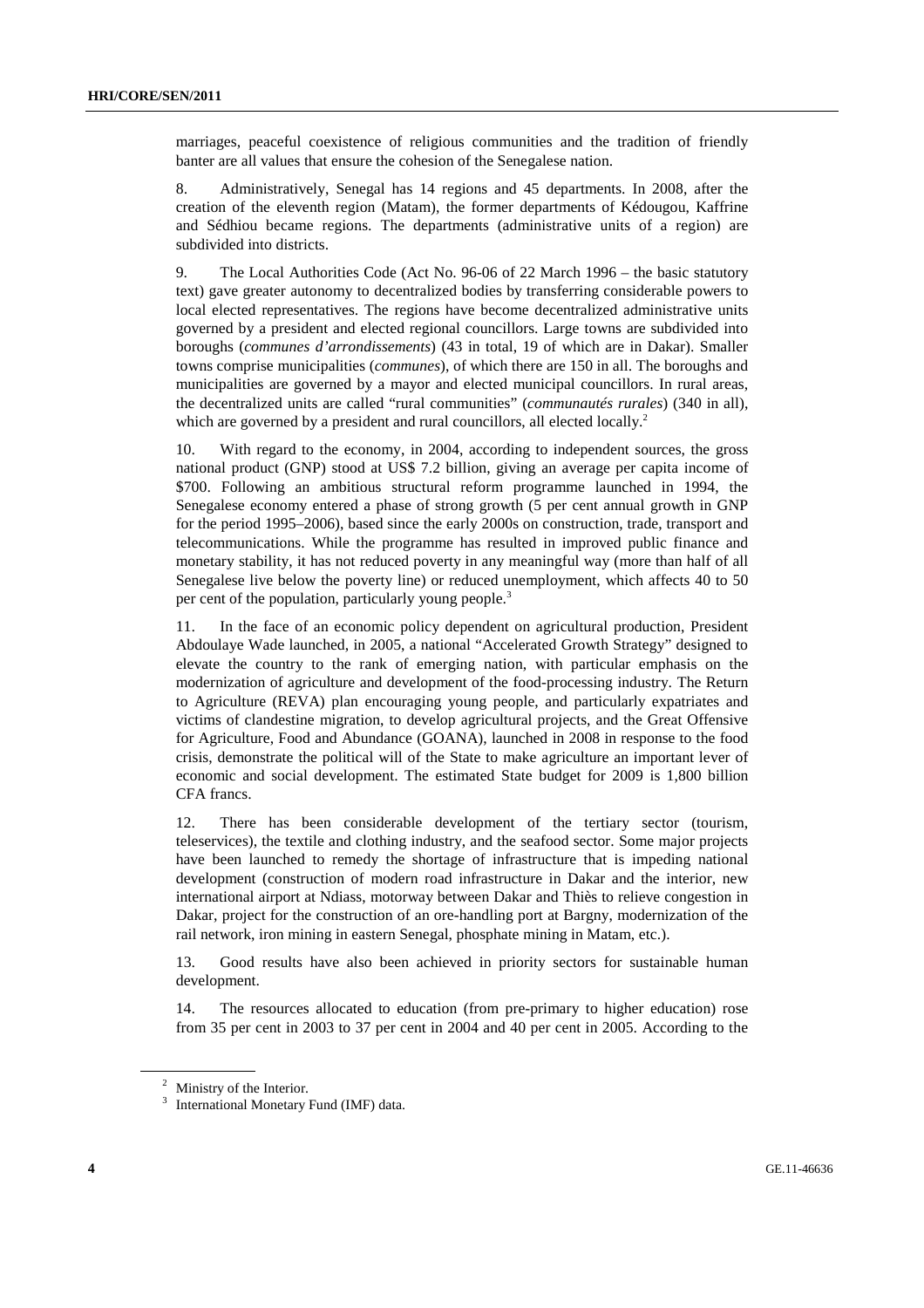indicators for education in the period 2000–2005 published by the Directorate of Educational Planning and Reform, the education target of 33 per cent of the State budget, not including debt service payments and common costs, was not met between 2000 and 2004. Only in 2005 was the target met, and indeed comfortably exceeded, reaching 40 per cent, as a result of the President's proactive policy. The Government and its partners also spent some US\$ 52 million on primary education in rural areas in 2004, with the State contributing around 78 per cent of that amount, households contributing 15 per cent through parents' associations, donors contributing 6 per cent, and local authorities 2 per cent. The Government has made considerable efforts to expand primary education in rural areas; between 2000 and 2004 it built 7,109 new primary classrooms and renovated 930 more. At the national level, there are 295,474 secondary-school students, 42 per cent of them girls. $4$ 

15. The priority given to primary health care at the national level has resulted in a reasonable distribution of health-care facilities. Health station coverage (approximately one health station per 11,000 inhabitants) is close to the national target and has been boosted by additional measures in line with the Bamako Initiative recommendations (cost reductions, improved management, involvement of the general public and rationalization of prescribing practices).

16. These measures have resulted in free or less expensive access to health services, implemented through programmes and action plans including:

- The Expanded Immunization Programme
- Antenatal consultations
- Primary medical consultations
- Care of older persons (Sesame Plan)
- Programme of Comprehensive Treatment for Childhood Diseases
- Epidemic response programme
- The Nutrition Enhancement Programme

17. The Government also attaches top priority to the fight against malaria and HIV/AIDS, given their impact on human development. The results of the National Action Plan against HIV/AIDS, with a component on "orphans and children rendered vulnerable by HIV/AIDS", have been satisfactory. The rate of HIV prevalence in the general population was estimated in 2005 at 0.7 per cent (Demographic and Health Survey, 2005) and 1.5 per cent at so-called "sentinel sites". The National Action Plan against HIV/AIDS was drawn up for the period 2002–2006. A further National Action Plan is being prepared and will cover the period 2007–2011.<sup>5</sup>

18. Regarding social security policy, after ratifying the International Labour Organization (ILO) Social Security (Minimum Standards) Convention, 1952 (No. 102), Senegal established a modern social security system for workers and members of their families. A review of benefits since 2000 led, over the period 2002–2008, to a 55 per cent increase in the nominal value of pensions and a 50 per cent increase in their real value, as well as to their fortnightly payment. The family allowance rose from CFAF 750 to 2,400 a month per dependent child in the public sector. In the private sector, the Government provides a family allowance of CFAF 6,750 per quarter for each child through the Social

<sup>4</sup> *Source:* Ministry of Education, 2004 data. See also the 2006 report of Senegal to the Committee on the Rights of the Child (CRC/C/SEN/2). 5 *Source:* Ministry of Health and Preventive Medicine.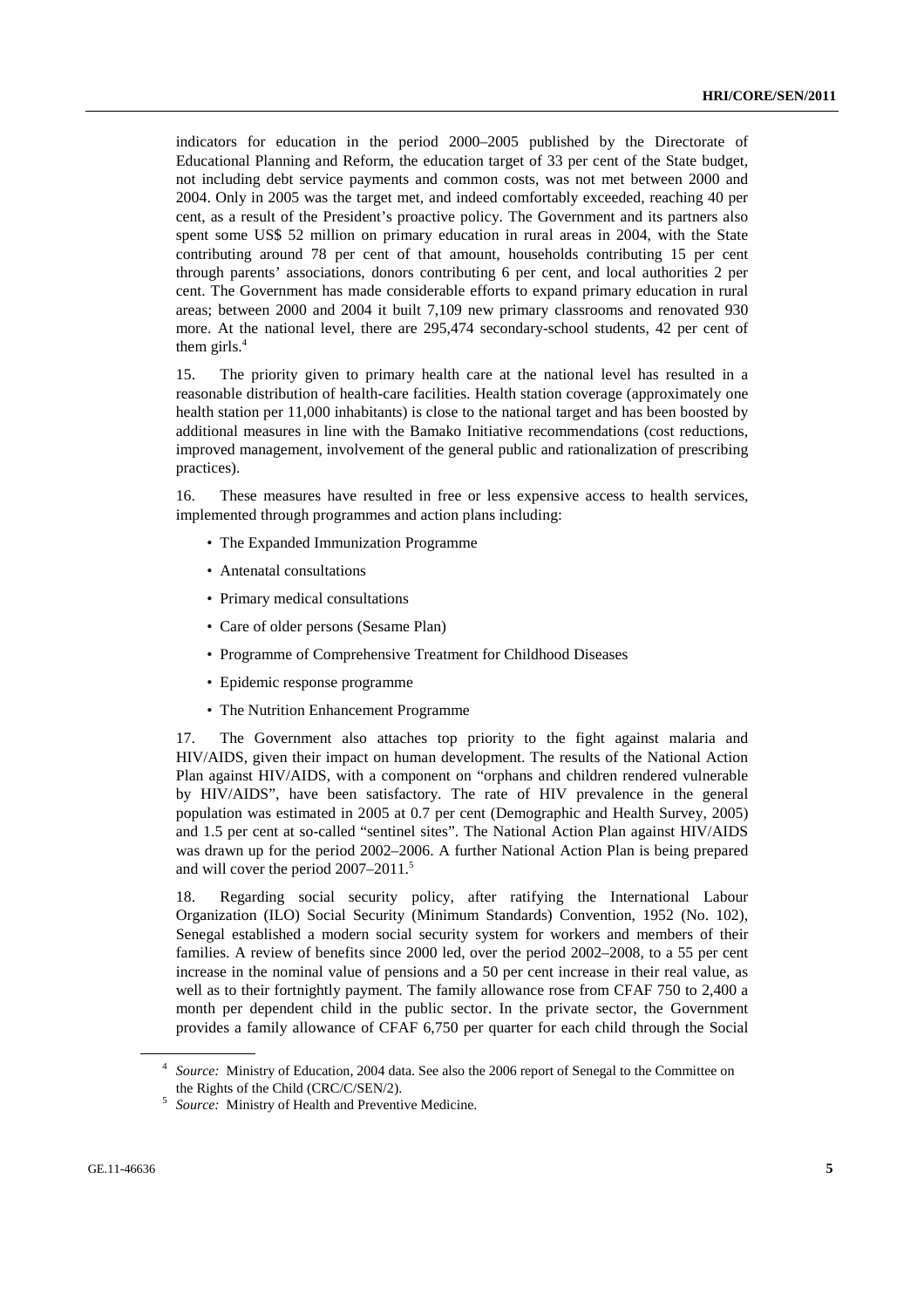Security Fund. These allowances are payable in respect of children in education up to the age of 21, children not attending school up to the age of 15, and children serving an apprenticeship (including in the crafts sector) up to the age of 18.6

19. Through its Department for Health, Social and Family Action, the Social Security Fund offers other benefits for vulnerable groups, such as low-cost medicine and nutritional rehabilitation. The present social security scheme operates through formal social protection mechanisms covering only workers affiliated to the Social Security Fund. Senegal has recently developed a National Strategy for Social Protection, the main features of which are the extension of social protection to the non-formal sectors and social protection for vulnerable groups.

20. Persons with disabilities are thought to constitute between 6 and 10 per cent of the Senegalese population, disaggregated as follows: 32.76 per cent with motor disabilities; 16.6 per cent visually impaired; and 50.64 per cent in other categories, including deaf mutes, albinos, the mentally ill and persons suffering from Hansen's disease (leprosy). Members of this group generally live in a situation of insecurity and dependence. According to other documentary sources, children account for an estimated 10 per cent of the total number of persons with disabilities. There are programmes and services geared to the disabled, in particular: the Programme of Education, with an inclusive education dimension which has enabled some disabled children to be enrolled in State primary schools; preschool institutions (of the "Case des Tout-Petits" type), with appropriate adjustments to the physical environment; the Talibou Dabo centre for the social reintegration of persons affected by motor disability; the Verbo-tonal Centre for the social reintegration of deaf mutes; and the centre for visually impaired children at Thiès.

21. In order to reduce poverty and assist disadvantaged families, the Government has set up:

- A Social Development Fund (from 2002 to 2005), which supported the implementation of 1,172 projects together worth CFAF 10.5 billion (including CFAF 2 billion for projects directly affecting families).
- Community-based organizations, of which 300 are for women. The total number of beneficiaries is 917,385.
- The Poverty Reduction Support Programme, funded with CFAF 1.3 billion between 2003 and 2005, to help marginalized and vulnerable groups (women, young people, children, the disabled, the elderly, displaced persons and refugees) through their organizations.
- The Anti-Poverty Programme, with a total expenditure of CFAF 15 billion, providing microcredits to 75,236 persons, 80 per cent of them women.
- The National Solidarity Fund, with an annual expenditure in 2004 estimated at CFAF 650 million.7

#### **B. Constitutional, political and legal structure**

22. From its independence in 1960, Senegal had been dominated by a single political party, the Senegalese Progressive Union, which later became the Socialist Party, headed by

<sup>6</sup> *Source:* Ministry of the Civil Service, Employment and Professional Organizations. 7 *Source:* Ministry for the Family, Microfinance and Women's Enterprise, Poverty Reduction Strategy Paper 2, Ministry of Finance.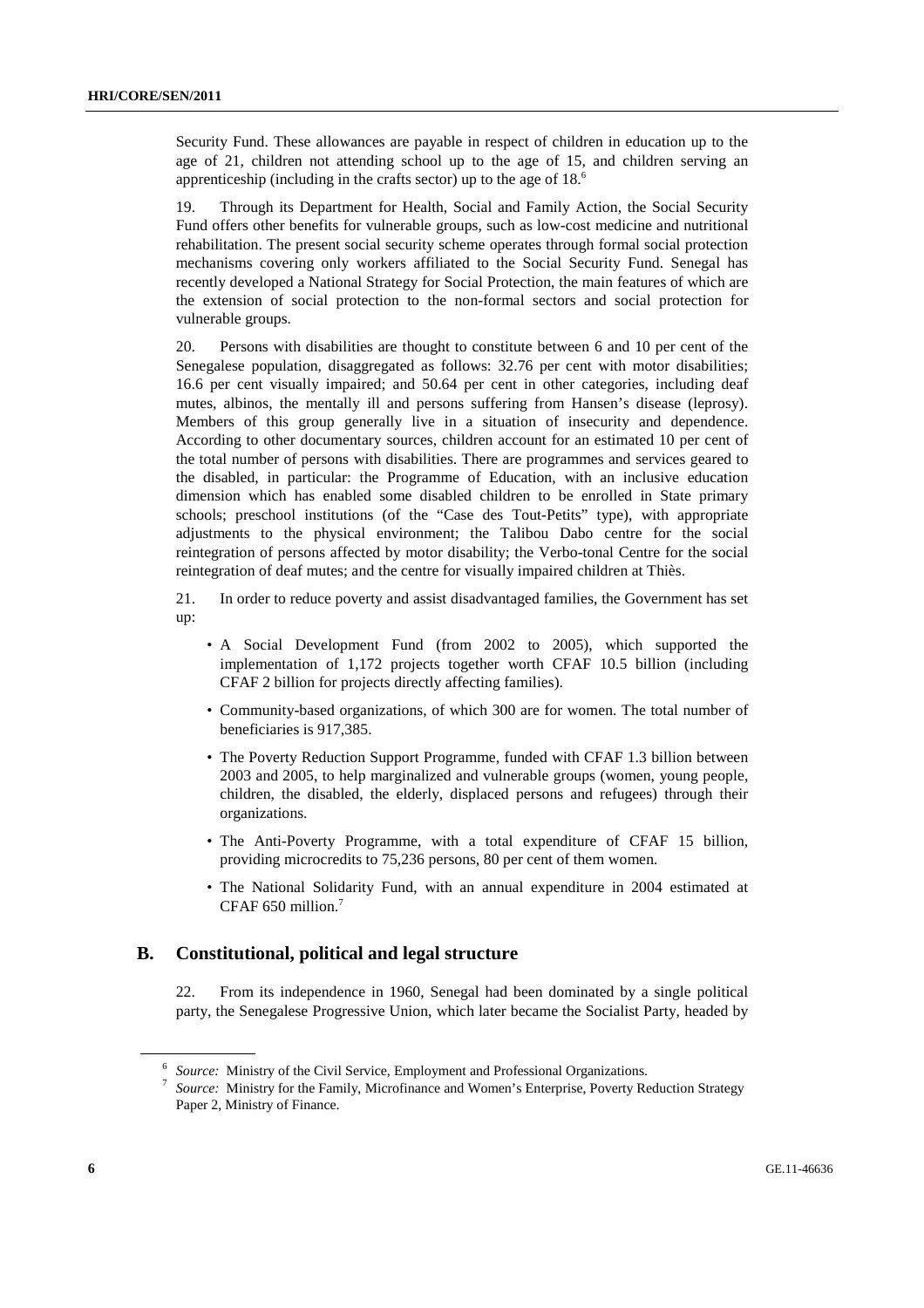Léopold Sédar Senghor. The democratic institutions and multiparty system established between 1970 and 1980 were long held up as an example in a continent dominated by authoritarian regimes. In 1981, Abdou Diouf took over from Senghor as President of the Republic. Elected in 1983, 1988 and 1993, against a background of accusations of electoral fraud by the opposition, he accepted his defeat in 2000 by the Socialists' longstanding rival, Mr. Abdoulaye Wade. After 40 years of domination by the Socialist Party, President Wade embodied the Senegalese people's desire for change and brought about one of the rare changeovers of political power on the African continent. In January 2001, Senegalese voters approved, by more than 90 per cent of votes cast in a referendum, the new Constitution presented by President Wade. On 25 February 2007, Abdoulaye Wade was reelected in the first round of voting, with 55.9 per cent of the votes cast, in elections supervised and validated by international observers.

23. Institutional reform to entrench democracy has also been a major concern of the new regime headed by President Wade.

24. Senegal has become a major democracy, governed by the Constitution of 22 January 2001, which establishes a semi-presidential system. Executive power is held by the President of the Republic and the Government. The head of State is elected by direct universal suffrage, by majority vote after two rounds of voting, for a term of seven years, which is renewable once only. He determines national policy and appoints the Prime Minister, who is the head of Government, and ministers, who are proposed by the Prime Minister. The Government directs and coordinates national policy.

25. This positive, irreversible step on the path towards a State governed by the rule of law has been accompanied by institutional reform aimed at strengthening participatory democracy and the system of justice.

26. Thus, the constitutional amendments of 2007 and 2008 led to the establishment of a Senate, with legislative power being exercised by a parliament consisting of, once again, two chambers – the Senate and the National Assembly. In the same context, Act No. 2008- 32 of 7 August 2008 set up the Economic and Social Council.

27. The President of the Republic, the Prime Minister and members of parliament have the right to initiate legislation. The President has the power to dissolve the National Assembly. The Government is accountable to the President and to the National Assembly, under the conditions provided for in articles 85 and 86 of the Constitution.

28. The judiciary is independent of the legislative and executive branches. The Senegalese legal system is based on the French model, and includes a Constitutional Court, a Supreme Court and other courts. The Court of National Security, a court of special jurisdiction inherited from the former regime, has been abolished.

## **II. General framework for the protection and promotion of human rights**

#### **A. Acceptance of international human rights norms at the national level**

29. Notwithstanding the changes of political regime, the constitutional system of the State of Senegal is characterized by genuine continuity, and the Constitution of 22 January 2001 has reaffirmed and consolidated this legacy comprising the guiding principles underlying all Senegalese basic laws, including a firm commitment to respect for and promotion of human rights, and specifically to combating racial discrimination. This commitment is evident both in the preamble and the text of the Constitution.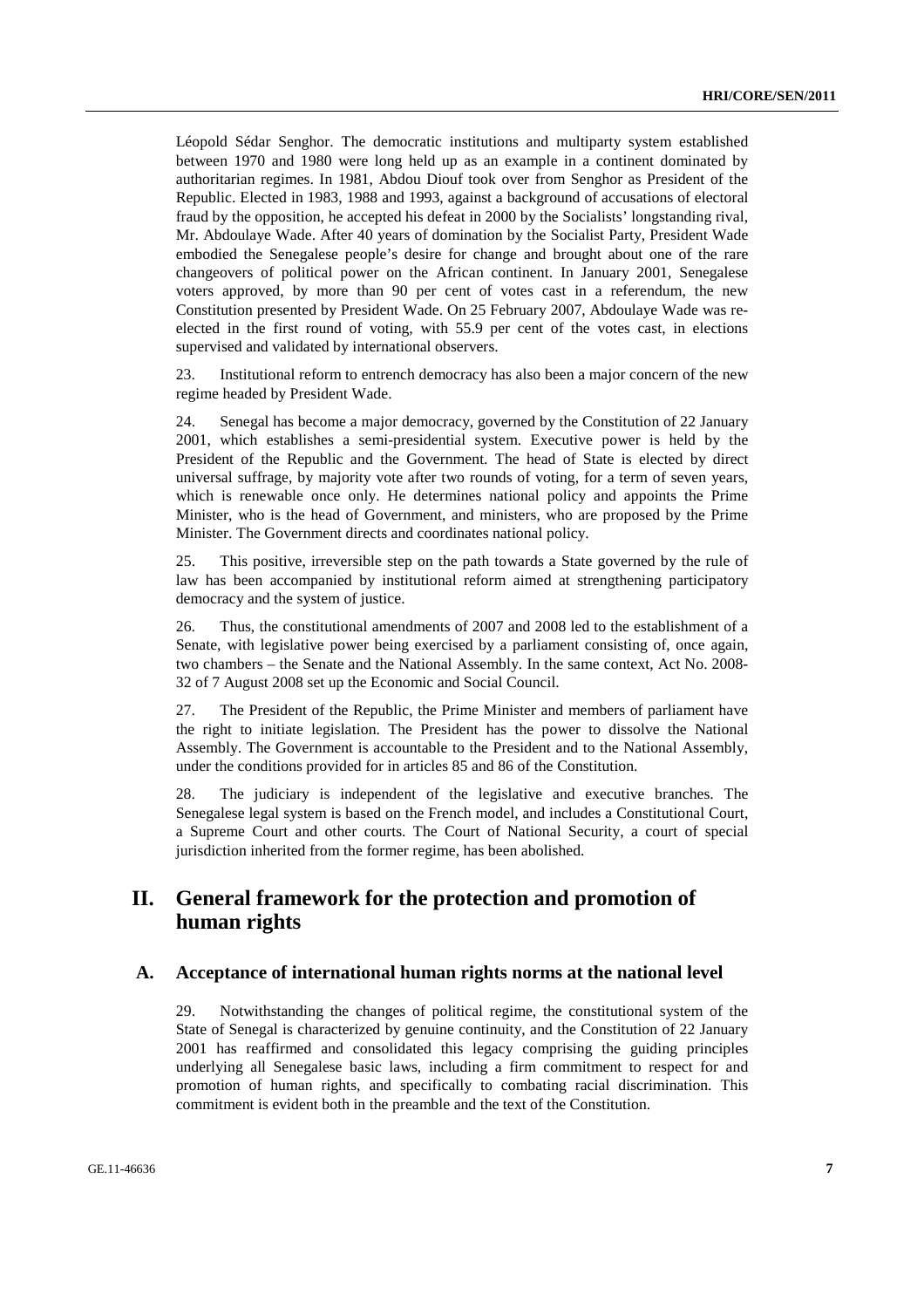30. The relevant provisions in the preamble to the Constitution are underpinned by intangible principles characterizing the constitutional continuity of the State of Senegal, as is clear from the following declarations and commitments:

The sovereign people of Senegal ... affirms its adherence to the Declaration of the Rights of Man and of the Citizen of 1789 and the international instruments adopted by the United Nations and the Organization of African Unity [now the African Union], including the Universal Declaration of Human Rights of 10 December 1948, the Convention on the Elimination of All Forms of Discrimination against Women of 18 December 1979, the Convention on the Rights of the Child of 20 November 1989 and the African Charter on Human and Peoples' Rights of 27 June 1981.

The use of the adverb "including" in this provision indicates that the Constitution remains open to many other human rights instruments to which Senegal is party.

- 31. Senegal has ratified the core human rights instruments, including the following:
	- Convention relating to the Status of Refugees, signed in Geneva on 28 July 1951 (date of ratification: 9 May 1963), and the Protocol thereto, signed in New York on 31 January 1967 (date of ratification: 3 October 1967)
	- International Covenant on Civil and Political Rights, adopted in New York on 16 December 1966 (date of ratification: 1978)
	- International Covenant on Economic, Social and Cultural Rights, adopted in New York on 16 December 1966 (date of ratification: 13 February 1978)
	- Optional Protocol to the International Covenant on Civil and Political Rights, adopted in New York on 16 December 1966 (date of ratification: 13 February 1978)
	- International Convention on the Elimination of All Forms of Racial Discrimination, signed in New York on 7 March 1966 (date of ratification: 19 April 1972)
	- Convention on the Elimination of All Forms of Discrimination against Women, adopted in New York on 18 December 1979 (date of ratification: 5 February 1985)
	- Convention against Torture and Other Cruel, Inhuman or Degrading Treatment or Punishment, adopted in New York on 10 December 1984 (date of ratification: 21 August 1986)
	- Convention on the Rights of the Child, adopted in New York on 20 December 1989 (date of ratification: 31 July 1990)
	- Optional Protocol to the Convention on the Rights of the Child on the sale of children, child prostitution and child pornography (date of ratification: 31 October 2003)
	- Rome Statute of the International Criminal Court, adopted on 17 July 1998 (date of ratification: 1 February 1999)
	- International Convention on the Protection of the Rights of All Migrant Workers and Members of Their Families, adopted on 18 December 1990 by the United Nations General Assembly in its resolution 45/158: entry into force 1 July 2003
	- United Nations Convention against Transnational Organized Crime, together with the Protocol against the Smuggling of Migrants by Land, Sea and Air and the Protocol to Prevent, Suppress and Punish Trafficking in Persons, Especially Women and Children, signed in Palermo, Italy, in December 2000 and ratified on 19 September 2003 pursuant to Act No. 2003-17 of 18 July 2003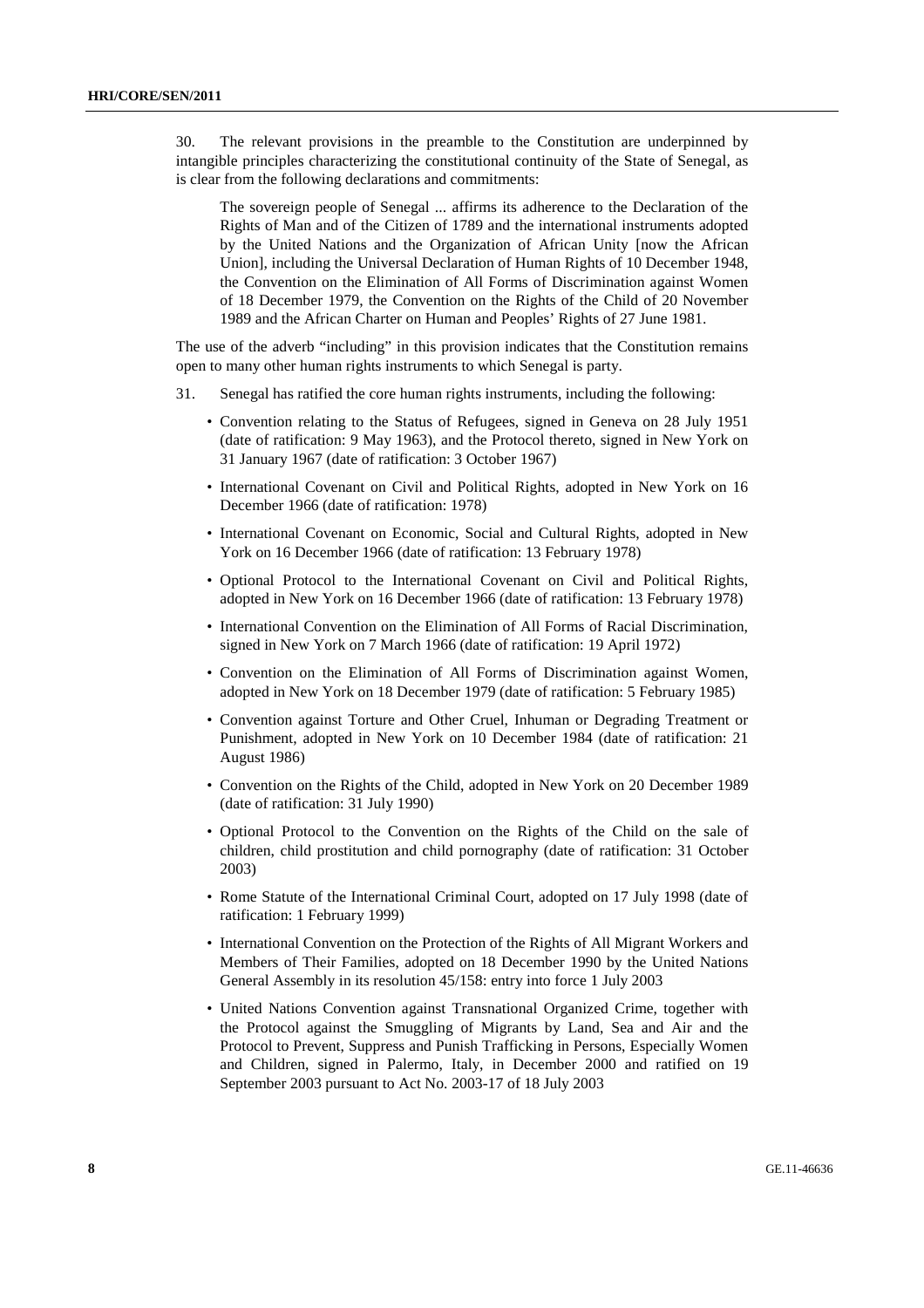32. In addition, Senegal has ratified the following African legal instruments: the African Charter on Human and Peoples' Rights, signed in Nairobi on 21 June 1981 (date of ratification: 13 August 1982); the African Charter on the Rights and Welfare of the Child, adopted in Addis Ababa in July 1990 (date of ratification: 29 September 1996) and the Protocol to the African Charter on Human and Peoples' Rights on the Rights of Women in Africa, adopted in Maputo on 11 July 2003. Senegal also ratified the Protocol to the African Charter on Human and Peoples' Rights on the Establishment of an African Court on Human and Peoples' Rights (adopted on 10 June 1998 and in force since 25 January 2004) and the Protocol of the Court of Justice of the African Union (adopted on 11 July 2003). Senegal is actively involved in the process of merging these two African courts to establish a single court – the African Court of Justice and Human Rights.

33. This important body of international and regional legal instruments demonstrates the clear political will of the Senegalese authorities to participate in the protection and promotion of human rights.

## **B. Legal framework for the protection and promotion of human rights at the national level**

34. Article 98 of the Constitution expressly provides that "duly ratified treaties or agreements shall, once they are published, take precedence over legislation, subject to implementation, in the case of each agreement or treaty, by the other party. Consequently, every international human rights legal instrument ratified by Senegal has been incorporated into the domestic legal order and forms part of the body of domestic law that the organs of State are obliged to implement. More crucially, Senegal has acknowledged, without reservation, the competence of the treaty bodies established by the core human rights conventions.

35. Title II of the Constitution, entitled "Civil liberties and personal freedoms, economic, social and collective rights", guarantees the exercise of the following civil and political rights without discrimination of any kind on the basis of race: freedom of opinion, freedom of expression, freedom of the press, freedom of association and freedom to demonstrate. The following are also established: cultural rights; religious rights; philosophical rights; trade union rights; freedom of expression and freedom to demonstrate; the right of free enterprise; the right to education; the right to literacy; the right to own property; the right to work; the right to health; the right to a healthy environment; and the right to diversity of information.

36. Very early on, Senegal established sustainable mechanisms to better combat human rights violations, including torture. The death penalty was abolished by the authorities on the symbolic date of 10 December 2004.

37. Senegal has continued to consolidate its national institutions since independence. It has accomplished a great deal at the institutional level, with the establishment in 2004 of the Office of the High Commissioner for Human Rights and the Promotion of Peace, whose mission — to protect and promote all human rights — is a top priority.

38. The Office of the High Commissioner, attached to the Office of the President, includes:

- A human rights desk, which can receive complaints from any natural or legal person, and from organizations working in the field of human rights and international humanitarian law.
- A follow-up unit, which is also responsible for documentation and promotion of human rights and international humanitarian law. Its tasks include preparing national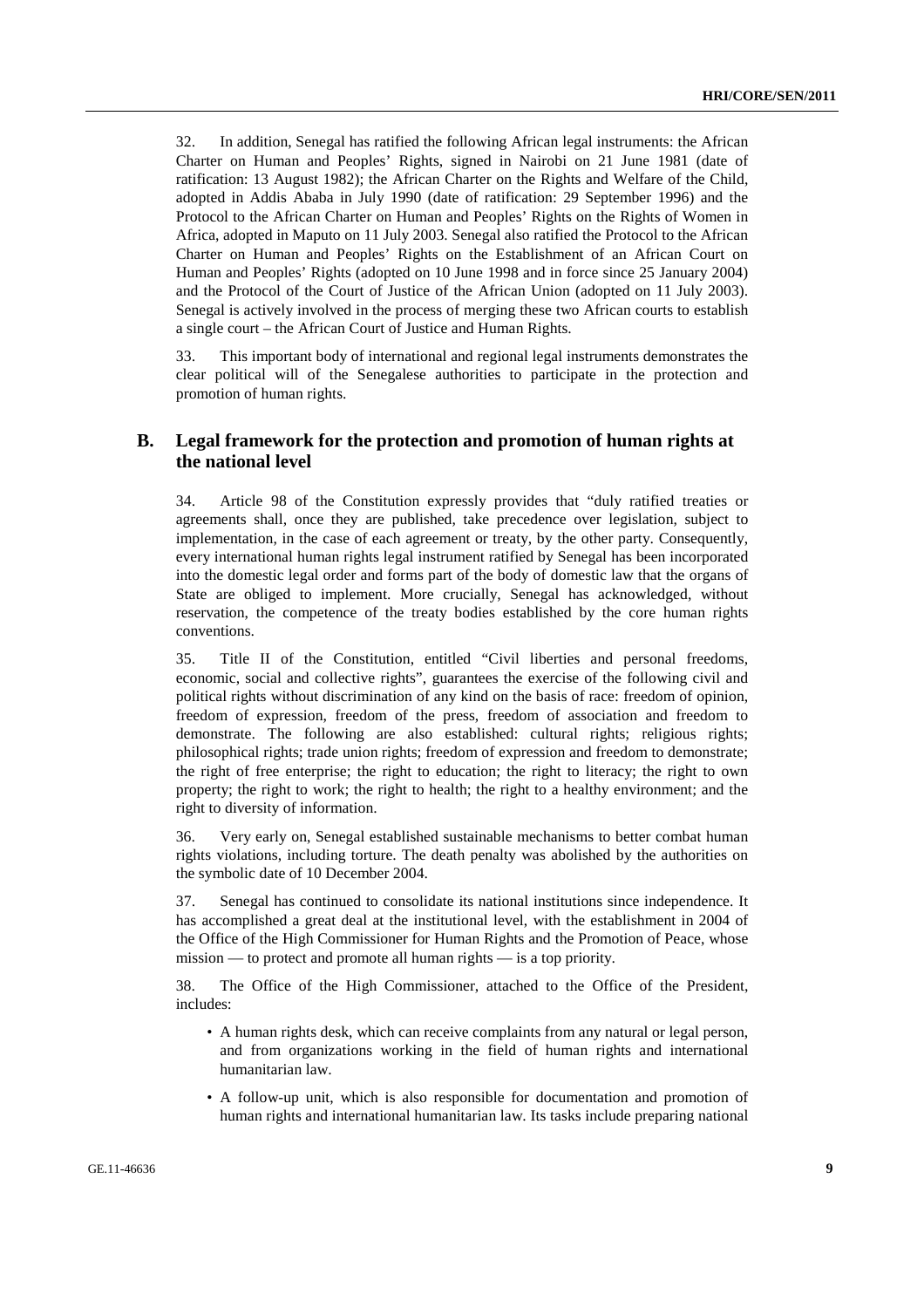reports on the situation of human rights and drafting replies to communications and statements addressed to Senegal by regional or international human rights or international humanitarian law monitoring bodies.

• A coordination unit to combat trafficking in persons and similar practices.

39. In order to usefully supplement the work of the Office of the High Commissioner, the Government has retained a number of bodies, including the Senegalese Human Rights Committee and the Office of the Ombudsman.

40. The powers of the Senegalese Human Rights Committee, established in 1970 to replace the National Human Rights Commission, have recently been extended. Initially governed by Decree No. 93-141 of 16 February 1993, the Committee's status was enhanced four years later by a law promulgated on 10 March 1997. The Committee is an independent body, which is pluralistic in its composition. Its main role is:

- To publicize human rights through advocacy
- To draw the attention of the authorities to human rights violations and, where appropriate, to propose measures to end them
- To issue opinions or recommendations in all matters relating to human rights
- To submit an annual report to the President on the situation of human rights in Senegal

41. The Office of the Ombudsman, on the other hand, is an independent administrative authority established by Act No. 91-14 of 11 February 1991, as amended by Act No. 99-04 of 29 January 1999. In addition to its traditional powers under the Act of 1991, confirmed by the new law, the Office, which usually responds to individual complaints, has been able to take preventive action on its own initiative since the adoption of Act No. 99-04 of 29 January 1999. It plays an important intermediary role between government and citizens who feel aggrieved in their rights or interests.

42. A parliamentary committee on law and human rights has been established, and parliamentary networks at subregional level are active in the promotion and protection of human rights.

43. Also, several regulatory bodies have been set up, including for the audio-visual sector and the supervision of elections.

44. The National Audio-visual Regulation Council was established by Act No. 2006-04 of 4 January 2006, and is responsible for ensuring consistency in the audio-visual sector and enforcing the rules of pluralism, ethics, professional standards, the applicable laws and regulations, and the terms of reference and agreements governing the media. This new institution modernizes and strengthens the machinery that has governed the audio-visual sector in Senegal since 1991, not least by abolishing the former High Audio-visual Council.

45. The National Independent Electoral Commission was established by Act No. 2005- 07 of 11 May 2005, and monitors compliance with the electoral law by administrative authorities and political parties, candidates and voters. It has considerable powers, enabling it to guarantee free, transparent elections. The digitization of national identity and voter identity cards, and the publication of electoral lists, including on the Internet, has further facilitated the supervision of elections.

46. Human rights are taught and disseminated in various ways, with the active involvement of human rights organizations.

47. At the national level, in implementation of General Assembly resolution 59/113B on the plan of action for the first phase (2005–2007) of the World Programme for Human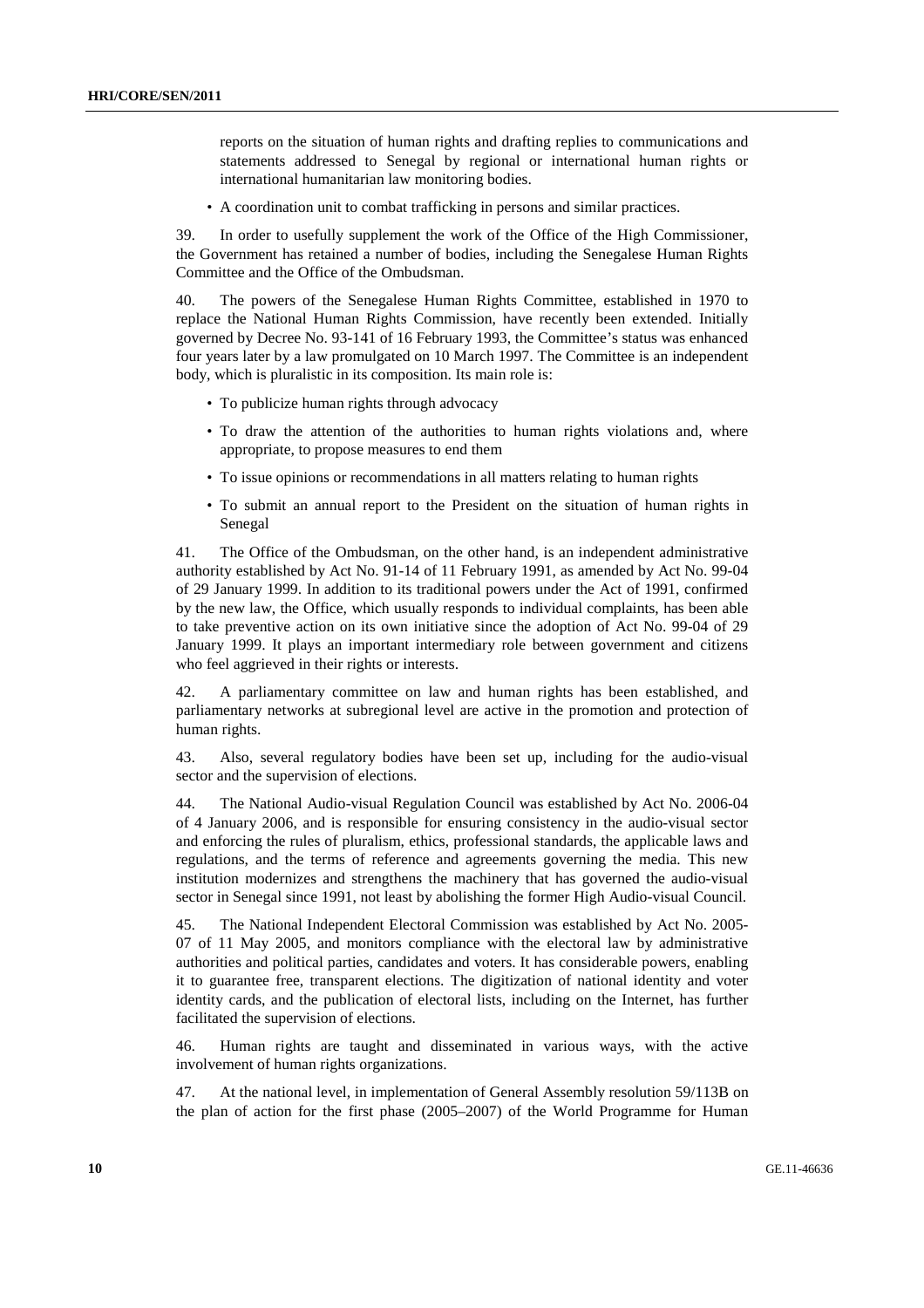Rights Education in primary and secondary school systems, the Ministry of Education has prepared, in close cooperation with civil society organizations, a basic curriculum for the teaching of human rights. Consultations on the document prepared by the Ministry were conducted at national level, with the support of development partners, particularly the United Nations Educational, Scientific and Cultural Organization (UNESCO).

48. At university level, the Institute of Human Rights and Peace (University of Dakar) is developing taught and research master's degrees in the area of human rights.

#### **C. Reporting process for the promotion of human rights at national level**

49. In its bid to provide the international community with objective reports that faithfully reflect the real situation on the ground, Senegal has a long tradition of cooperation with civil society, resulting in the production of credible, high-quality documents.

50. Consultation with non-State actors in the preparation of human rights reports is mandatory under the Act of 10 March 1997 establishing the Senegalese Human Rights Committee. The Committee was established in accordance with the Paris Principles on national human rights institutions, and is therefore independent and pluralistic, its main role being to hand down opinions or recommendations on any matters relating to human rights, including reports prepared by the Government for human rights treaty bodies.

51. Preliminary draft reports drawn up by a technical committee consisting of officials from the Office of the High Commissioner for Human Rights and the Promotion of Peace and ministerial departments must be submitted to the national human rights institution for its opinion and observations (Act of 10 March 1997 establishing the Senegalese Human Rights Committee).

52. Broad consultation with civil society, including human rights NGOs, completes this long process, thus ensuring that the reports are widely disseminated among citizens.

# **III. Implementation of substantive human rights provisions**

## **A. Non-discrimination and equality**

53. The relevant provisions of the Constitution unequivocally condemn and seek to eliminate all forms of discrimination. Article 1 states: "Senegal is a secular, democratic and social republic which guarantees the equality of all citizens before the law, without distinction as to origin, race, sex or religion, and respects all beliefs."

54. Article 3 of the Constitution states: "National sovereignty belongs to the people, and is exercised by the people through its representatives or by referendum. No section of the people nor any individual may assume the exercise of sovereignty."

55. Article 4 supplements this provision: "Political parties or coalitions may compete in elections. They are required to observe the Constitution and the principles of national sovereignty and democracy. They may not identify with a particular race, ethnic group, sex, religion, sect, language or region."

56. Article 5 of the Constitution states: "Any act of racial, ethnic or religious discrimination and any regionalist propaganda prejudicial to the internal security of the State or to the integrity of the territory of the Republic shall be punishable by law."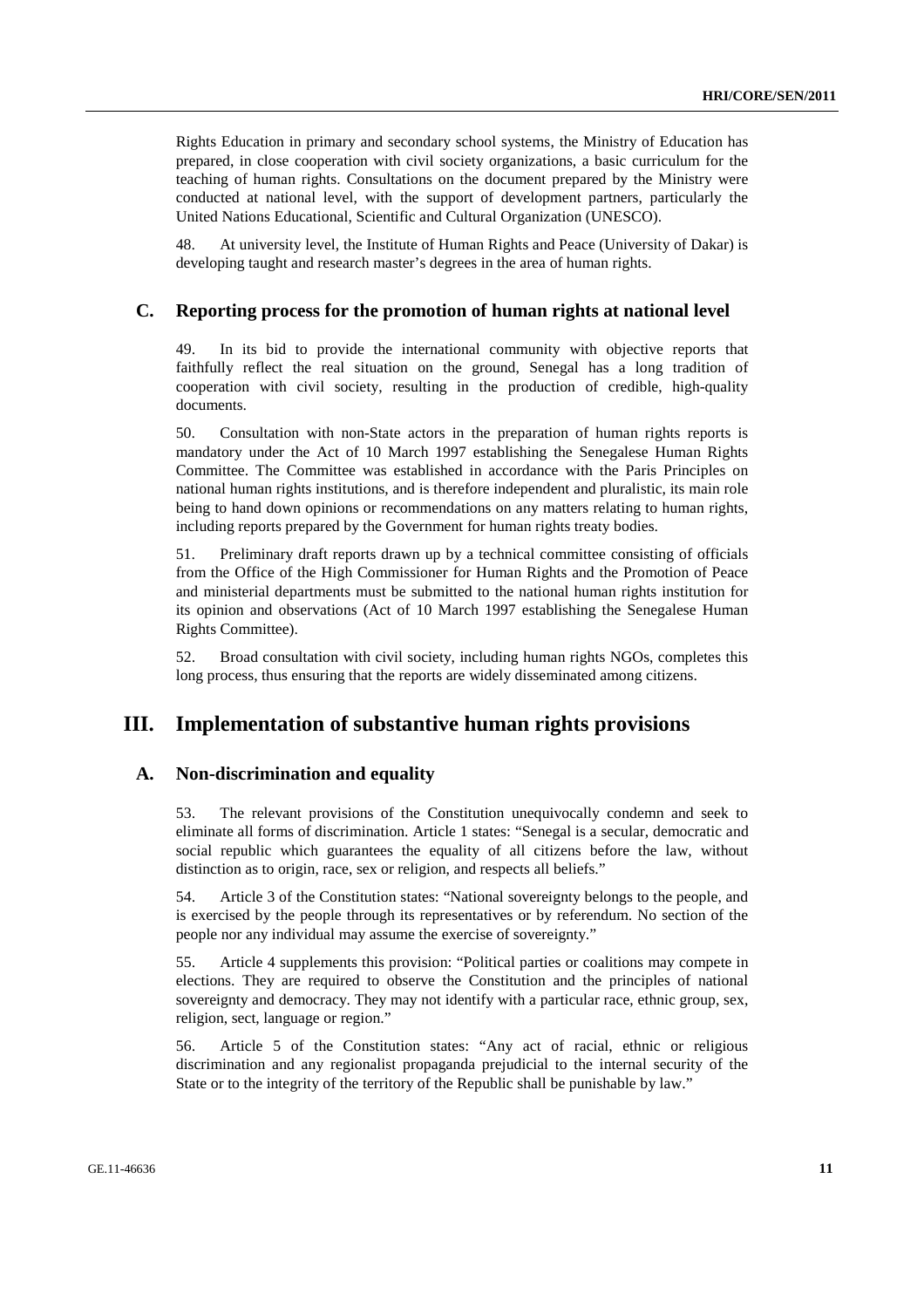57. Article 7 plainly asserts: "The Senegalese people acknowledges the existence of inviolable and inalienable human rights as the basis of any human community and of peace and justice in the world. All human beings are equal before the law. Women and men are equal before the law. In Senegal no right or privilege shall attach to place of birth, identity or descent."

58. A number of provisions of the new Constitution establish the right of women to equal treatment before the law. Thus, article 15, paragraph 2, and article 19 establish the right of women to:

- Purchase and own land
- Own assets in their own right and personally manage their property

59. Article 25 prohibits "any discrimination between men and women in respect of employment, pay or taxation".

60. Equal access for women and men to elected and political office is now guaranteed under the Constitution. Following the amendment to article 7 of the Constitution in November 2007, equal access for women and men to offices and positions is now established.

#### **B. Remedies and procedural safeguards**

61. The legal machinery for the protection of human rights in Senegal essentially consists of the Constitutional Council and the ordinary courts. Article 91 of the Constitution expressly provides that "the judiciary is the guardian of the rights and freedoms defined by the Constitution and the law".

62. In establishing rights and obligations, the legislature, as the administrative authority, may set limits on the content of the legal provisions on human rights, or the conditions in which they are exercised.

63. In these cases, an application to prevent the enactment or implementation of legislation may be made to the Constitutional Council, by lodging either a constitutional challenge (*voie d'action*) or an application for judicial review (*voie d'exception*).

- Constitutional challenge: the Constitution of Senegal gives the President of the Republic, or parliamentarians constituting one tenth of the members of the National Assembly, the power to appeal to the Constitutional Council to verify the constitutionality of legislation before its promulgation. Thus, a law that infringes human rights provisions may be brought before the Constitutional Council for the purposes of such verification.
- Judicial review: the Constituent Assembly sought to "democratize" access to the Constitutional Court for the purposes of verifying the constitutionality of legislation, through the mechanism of a judicial review. This form of referral is more open, in that it is available to all citizens, who may, under the conditions provided for by law, raise the objection of unconstitutionality if they believe that the law applicable to their case does not comply with the Constitution. The courts to which an application for judicial review is submitted are obliged to refer the matter to the Constitutional Council and to stay proceedings until the latter has decided on the preliminary question referred to it.

64. At the level of the ordinary courts, this issue relates more to first-generation human rights. As such, individuals on trial enjoy, in addition to the rights granted to every party to proceedings, specific rights provided for in criminal proceedings.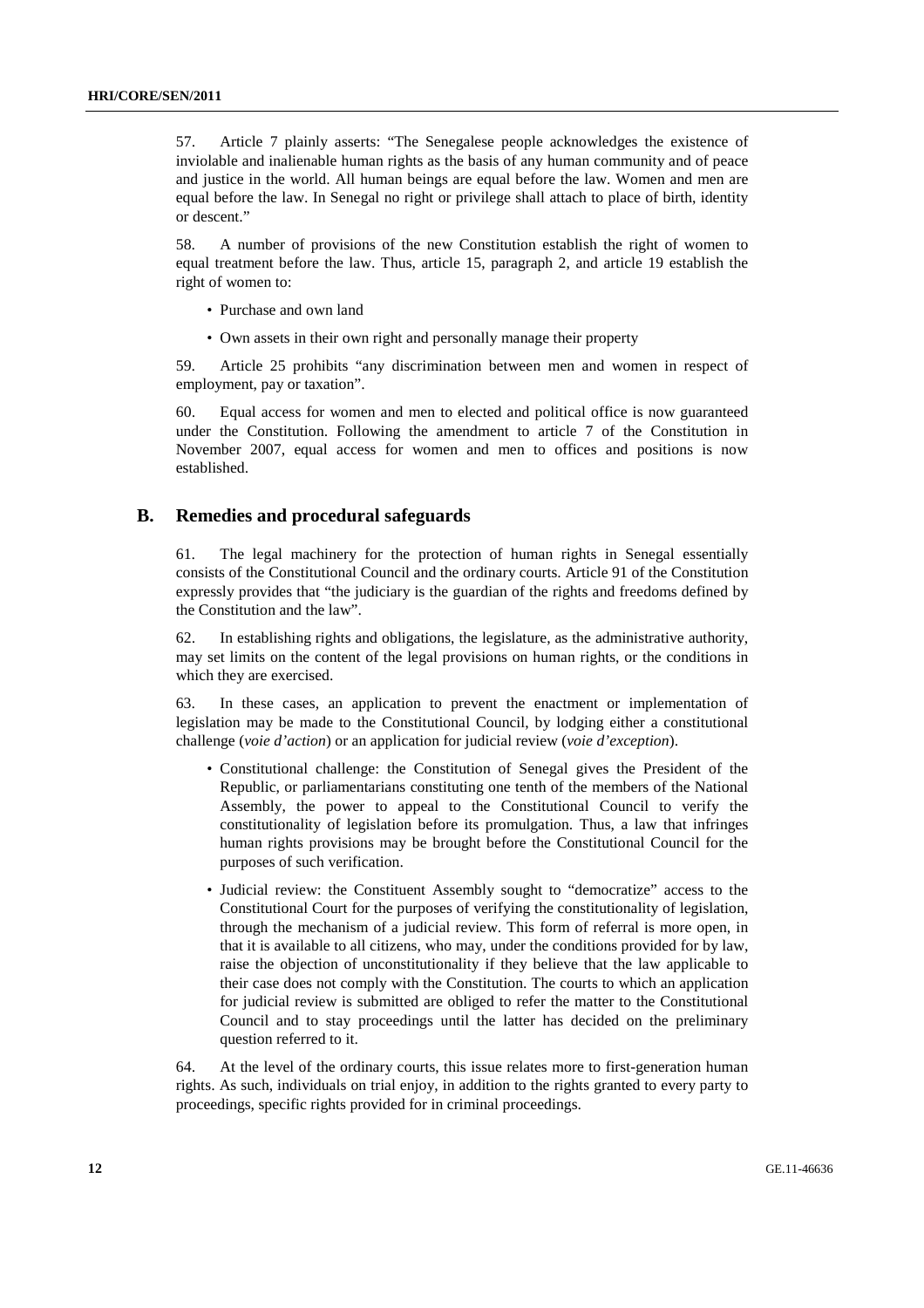65. The guiding principles applicable to criminal proceedings in Senegal are:

(a) The adversarial nature of the proceedings;

(b) The requirement that the court make a decision on all the questions submitted to it and on nothing else;

(c) Respect for the right to a defence.

66. Thus, defendants or persons seeking damages in criminal proceedings have the right, in accordance with article 10 of the Universal Declaration of Human Rights, to "a fair and public hearing by an independent and impartial tribunal".

67. In addition, persons being prosecuted have the right to respect for their physical integrity; this precludes any act of torture in the search for evidence. This principle is set out in article 5 of the Universal Declaration.

68. Furthermore, persons being prosecuted have the right to confidentiality insofar as their correspondence and communications by post, telegraph and telephone are concerned.

69. The right to privacy is also guaranteed.

70. Generally speaking, defendants enjoy all the protections afforded by the international human rights conventions to which Senegal is a party and those stipulated in Title II of the Constitution. Detained persons may have the legality of their detention reviewed, given their right to liberty and security. In addition, they must be tried at the earliest opportunity.

71. Anyone being prosecuted for a criminal offence enjoys the following two fundamental rights:

(a) Presumption of innocence: this right is provided for, inter alia, in article 7, paragraph 1 (b), of the African Charter of Human and Peoples' Rights and in article 11, paragraph 1, of the Universal Declaration of Human Rights. In criminal trials, if the prosecution fails to prove that a person is guilty, he or she is presumed innocent until evidence of guilt is presented. If the prosecution fails to present any such evidence, the defendant is acquitted or discharged;

(b) Right to a defence: this is a generic term that encompasses the right to defend oneself or be defended by counsel of one's choice, the right to have the last word, the right to be informed of the charges against one and the right to examine witnesses or have witnesses examined.

72. The above principles guarantee the effectiveness of article 9 of the Constitution, which provides as follows: "Any impairment of freedoms or voluntary restriction placed on the exercise of a freedom shall be punishable by law. No person shall be convicted of an offence unless it was an offence under a law that was in force before the act was committed. Defence is an absolute right at all stages and levels of proceedings."

## **C. Participation in public life**

73. The participation of all citizens in public life, with no discrimination, is guaranteed by the Constitution.

74. Article 3 of the Constitution expressly provides: "National sovereignty belongs to the people, and is exercised by the people through its representatives or by referendum. No section of the people nor any individual may assume the exercise of sovereignty. Suffrage may be direct or indirect. It shall always be universal, equal and secret. All Senegalese